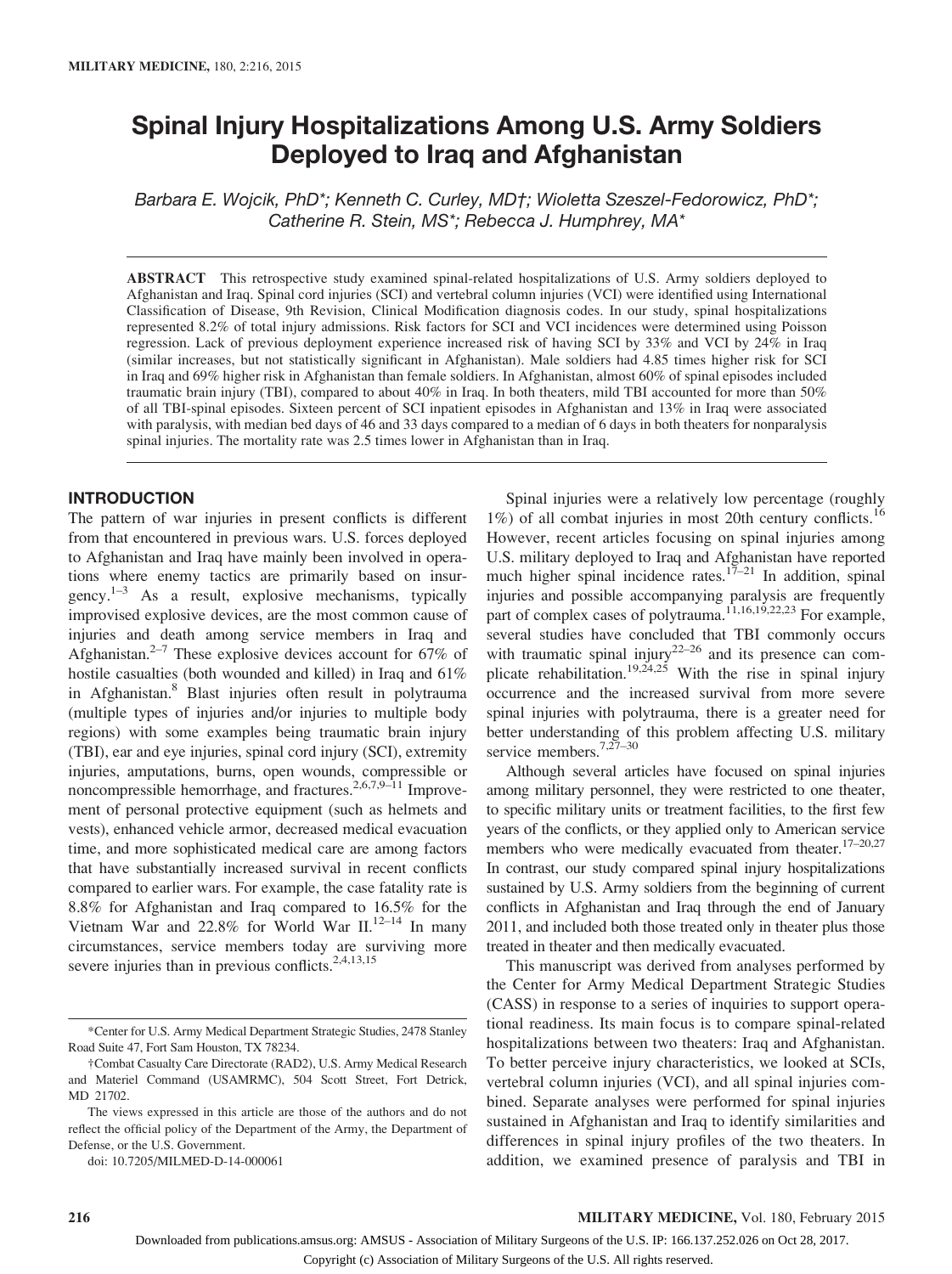inpatient spinal incidences among soldiers deployed to Iraq and Afghanistan.

# **METHODS**

Data for this retrospective study were obtained from three military databases. Population data for U.S. Army soldiers deployed to Afghanistan (from September 11, 2001) and Iraq (from September 1, 2002) through the end of January 2011 were provided by the Defense Manpower Data Center (DMDC). The population data consisted of demographics and deployment information, including deployment dates (both theater arrival and departure). Hospitalization data for soldiers were obtained from the Standard Inpatient Data Record (SIDR) database maintained by the U.S. Army Patient Administration Systems and Biostatistics Activity (PASBA). SIDRs are the Department of Defense (DoD) official administrative records of hospitalization in military treatment facilities (MTFs) worldwide. Additional data on circumstances of the incident, such as cause of injury, were obtained from the Defense Casualty Information Processing System (DCIPS) maintained by the Army's Casualty and Memorial Affairs Operations Center.

SIDRs were matched to DMDC deployment records to identify admissions that occurred during soldier deployments to Afghanistan and Iraq. We examined admissions at Army MTFs in theater, and for soldiers medically evacuated, also in Europe and the United States. Spinal admissions (SCI and VCI) and admissions with possible comorbid paralysis and TBI were identified by searching all recorded diagnoses (up to 20 per SIDR) for specified International Classification of Disease, 9th Revision, Clinical Modification (ICD-9-CM) diagnosis codes (Table I). Guidance on selection of ICD-9-CM codes was received from the Armed Forces Health Surveillance Center.

To avoid multiple counting of the same spinal injury incident for soldiers being moved from one MTF to another for continuum of care, episodes of care were created. Each episode had to have at least one spinal diagnosis. Admissions within an episode had to occur within the same deployment. Patients could have more than one episode of care (i.e., if they were admitted with a spinal injury, returned to duty, and had another spinal injury).

Patient demographics data were obtained from each soldier's first spinal admission in theater. The proportion of deployment admissions with spinal diagnoses was calculated as a percentage of total deployment admissions. All other analyses and results were based on episode-level data. Each spinal episode was assigned to one of two spinal categories: SCI if an SCI diagnosis was present in any admission of the episode and VCI otherwise. Presence of a paralysis diagnosis in any episode admission classified the entire episode as flagged for paralysis; similarly, any TBI diagnosis classified the entire episode as flagged for TBI. In addition, TBI diagnoses were assigned to severity categories according to the TBI surveillance classification established by a DoD working group led by the Defense and Veterans Brain Injury Center. An episode was assigned the most severe TBI category present in any of its admissions. Bed days for the episode were the sum of bed days across all admissions for the entire episode.

Multiple Poisson regression was used to estimate the relative risk of having an inpatient spinal episode during deployment for each of the two spinal categories (SCI, VCI) while simultaneously adjusting for potential military and demographic risk factors. On the basis of our previous studies, the following independent variables were included in our analysis: gender (male, female), age at time of deployment (<20, 20–29, 30–39, 40–49, 50+), component (active duty, National Guard, reserve), grade (enlisted, officer), unit (combat, combat support, combat service support), and deployment (previously deployed to Iraq or Afghanistan, first deployment in Iraq or Afghanistan). We defined the reference

TABLE I. Classification of ICD-9-CM Diagnosis Codes into Study Categories

| <b>Study Category</b>               | ICD-9-CM Diagnosis Codes                                                                                                                   |
|-------------------------------------|--------------------------------------------------------------------------------------------------------------------------------------------|
| Spinal-Related Injury               |                                                                                                                                            |
| Spinal Cord Injury                  | 806.xx, 952.xx                                                                                                                             |
| Vertebral Column Injury             | $805$ , xx, $839(.0x-.5x)$ , $847(.0-.4)$                                                                                                  |
| Paralysis                           | 344.xx, 438.5x, 780.72                                                                                                                     |
| Traumatic Brain Injury <sup>a</sup> |                                                                                                                                            |
| Penetrating                         | $(800, 801, 803, 804)$ $(6-9)$ , $851$ $(1, 3, 5, 7, 9)$ , $852$ $(1, 3, 5)$ , $(853, 854)$ $(1)$ , $(V15.5, V15.52, V15.59)$ $(5, A, F)$  |
| Severe                              | [800, 801, 803, 804](.04 - .05, .14 - .15, .24 - .25, .34 - .35, .44 - .45, .54 - .55), 850(.3 - .4), 851(.04 - .05, .24 - .25, .44 - .45, |
|                                     | $.64-65, .84-85, .852(.04-05, .24-25, .44-45), .853.854[(.04-05), .815.5, .815.59]$ (4, 9, E)                                              |
| Moderate                            | [800, 801, 803, 804](.03, .10–.13, .16, .19, .20–.23, .26, .29, .30–.33, .36, .39, .40–.43, .46, .49, .53, .56, .59),                      |
|                                     | $850(.12, .2), 851(.00-.03, .06, .09, .20-.23, .26, .29, .4, .40-.43, .46, .49, .6, .60-.63, .66, .69, .8, .80-.83, .86, .89)$             |
|                                     | 852(.00–.03, .06, .09, .2, .20–.23, .26, .29, .4, .40–.43, .46, .49), [853, 854](.00–.03, .06, .09), [V15.5, V15.52,                       |
|                                     | $V15.59$ ](3, 8, D)                                                                                                                        |
| Mild                                | 310.2, [800, 801, 803, 804](.00–.02, .06, .09, .50–.52), 850(.0, .1, .11, .5, .9), 959.01, [V15.5, V15.52, V15.59]                         |
|                                     | (2, 7, C)                                                                                                                                  |
| Unclassified                        | $907.0, 950(.1, .2, .3),$ [V15.5, V15.52, V15.59](0, 1, 6, B)                                                                              |

a DoD TBI surveillance classification established by DoD working group led by the Defense and Veterans Brain Injury Center.

### MILITARY MEDICINE, Vol. 180, February 2015 217

Downloaded from publications.amsus.org: AMSUS - Association of Military Surgeons of the U.S. IP: 166.137.252.026 on Oct 28, 2017. Copyright (c) Association of Military Surgeons of the U.S. All rights reserved.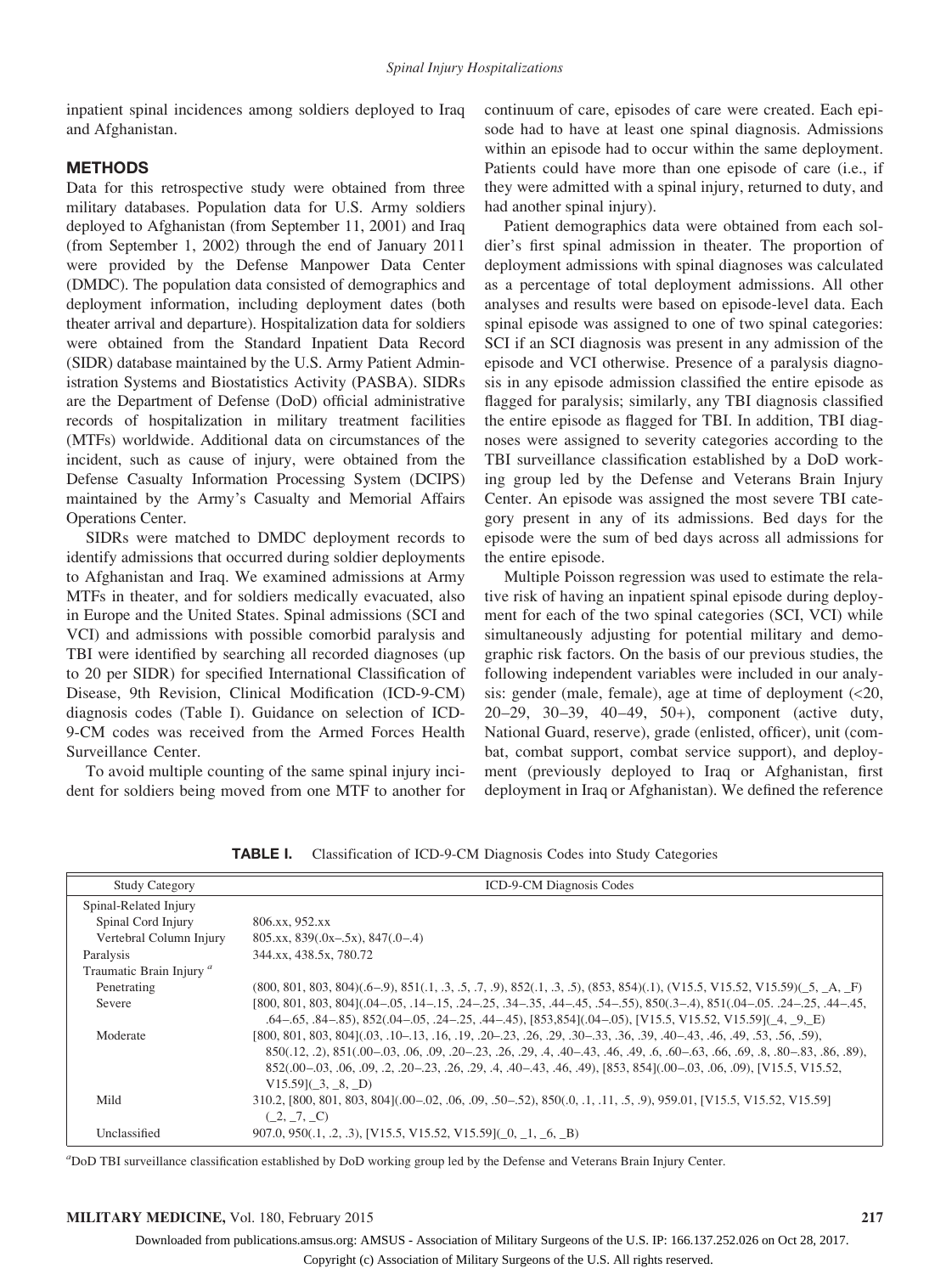categories as female, age between 20 and 29 years, active duty, officer, combat unit, and previously deployed to Iraq or Afghanistan.

Data used by CASS were obtained and analyzed following strict data governance rules approved by the Army Human Research Protection Office (AHRPO): records were limited in scope to variables needed for the stated purposes and deidentified. All personally identifiable information was removed to protect soldier identity and prevent rematch of protected health information data back to individual patients. AHRPO deemed CASS analyses do not constitute human subject research in accordance with the Common Rule definition. All datasets were protected on secure DoD servers. All data analyses were performed using SAS version 9.1.3 software. All *p*-values less than 0.05 were considered statistically significant.

## RESULTS

Out of a total of 35,084 injury admissions to U.S. Army MTFs by soldiers during deployments to Afghanistan and Iraq, there were 2,910 admissions with at least one SCI or VCI diagnosis. On the basis of these admissions (which involved 1,711 soldiers), 1,713 spinal episodes were created (two soldiers had two separate episodes of care, with one of the soldiers having an episode in each theater).

Demographic characteristics of the U.S. Army soldiers who sustained spinal injuries in Afghanistan and Iraq are presented in Table II. In both theaters, more than 95% of the soldiers with spinal admissions were males and the majority were 20 to 29 years of age (Afghanistan: 70%, Iraq: 63%). More than two-thirds ( $n = 1,188$ ) of spinal episodes occurred in Iraq; 525 spinal episodes were in Afghanistan. VCI represented the majority of episodes in both theaters, but accounted for a higher percentage in Afghanistan (84% compared to 79% in Iraq) (Fig. 1).

The number of admissions per episode of care and number of bed days per any spinal episode had comparable summary statistics in Afghanistan and Iraq (Table III). However, for SCI episodes, the median number of bed days was 29.0 in Afghanistan and 20.0 in Iraq, and for VCI episodes was 6.0 in Afghanistan and 5.0 in Iraq.

Overall, soldiers who had a recorded spinal injury had a higher survival rate in Afghanistan than Iraq (98.7% vs. 96.7%) (Table IV), and similar relationships were found for SCI and VCI. In addition, survival was higher for soldiers with VCI episodes compared to those with SCI episodes within each theater. Summarized by grade group, all mortalities of soldiers with spinal episodes in Afghanistan were found to be enlisted soldiers; however, in Iraq, 10% of mortalities of soldiers with spinal episodes were among officers.

Noting a higher mortality rate in Iraq relative to Afghanistan, we investigated polytrauma and TBI as possible contributing factors in the 46 spinal episodes resulting in soldiers' deaths. The Barell Injury Diagnosis Matrix $31$  was used to obtain body region and nature of injury summaries of all injury diagnoses

| TABLE II. | Demographics of U.S. Army Soldiers Who Were           |
|-----------|-------------------------------------------------------|
|           | Admitted With Spinal Injuries in Afghanistan and Iraq |

|                       |                  | Afghanistan ( $n = 525$ ) | Iraq $(n = 1, 187)$ |        |  |
|-----------------------|------------------|---------------------------|---------------------|--------|--|
| Characteristic        | $\boldsymbol{n}$ | $(\%)$                    | $\boldsymbol{n}$    | $(\%)$ |  |
| Gender                |                  |                           |                     |        |  |
| Male                  | 508              | (96.8)                    | 1,130               | (95.2) |  |
| Female                | 17               | (3.2)                     | 57                  | (4.8)  |  |
| Age Group (Years)     |                  |                           |                     |        |  |
| <20                   | 33               | (6.3)                     | 95                  | (8.0)  |  |
| $20 - 29$             | 366              | (69.7)                    | 742                 | (62.5) |  |
| $30 - 39$             | 99               | (18.9)                    | 273                 | (23.0) |  |
| $40 - 49$             | 25               | (4.7)                     | 62                  | (5.2)  |  |
| $50+$                 | $\overline{2}$   | (0.4)                     | 13                  | (1.1)  |  |
| Unknown               | $\theta$         | (0.0)                     | $\overline{c}$      | (0.2)  |  |
| Component             |                  |                           |                     |        |  |
| <b>Active Duty</b>    | 425              | (80.9)                    | 896                 | (75.5) |  |
| National Guard        | 78               | (14.9)                    | 212                 | (17.9) |  |
| Reserve               | 22               | (4.2)                     | 79                  | (6.6)  |  |
| Unit Category         |                  |                           |                     |        |  |
| Combat                | 343              | (65.3)                    | 754                 | (63.5) |  |
| Combat Support        | 106              | (20.2)                    | 202                 | (17.0) |  |
| <b>Combat Service</b> | 43               | (8.2)                     | 185                 | (15.6) |  |
| Support               |                  |                           |                     |        |  |
| Medical               | 1                | (0.2)                     | 15                  | (1.3)  |  |
| Unknown               | 32               | (6.1)                     | 31                  | (2.6)  |  |
| Grade Group           |                  |                           |                     |        |  |
| Enlisted              | 480              | (91.4)                    | 1,106               | (93.2) |  |
| Officer               | 45               | (8.6)                     | 78                  | (6.6)  |  |
| Unknown               | $\theta$         | (0.0)                     | 3                   | (0.2)  |  |

There were 1,711 soldiers that experienced spinal episodes during deployment. One of the soldiers accounted for demographics in both Iraq and Afghanistan since he had two spinal episodes, 1 during deployment to Iraq and one during deployment to Afghanistan. Therefore, numbers in the table add to 1,712.

from the spinal episodes. On the basis of all spinal episodes, Afghanistan had approximately 8% more polytrauma cases (two or more body regions) than Iraq. A similar result was found when looking only at deceased soldiers: 100% in Afghanistan had polytrauma compared to 94.9% in Iraq.



FIGURE 1. Distribution of spinal injury type (SCI, VCI) within theater (Afghanistan, Iraq) among U.S. Army soldiers. There is a statistically significant relationship between spinal injury type and theater:  $\chi^2$  = 6.1806,  $df = 1$ ,  $p = 0.013$ .

## 218 MILITARY MEDICINE, Vol. 180, February 2015

Downloaded from publications.amsus.org: AMSUS - Association of Military Surgeons of the U.S. IP: 166.137.252.026 on Oct 28, 2017.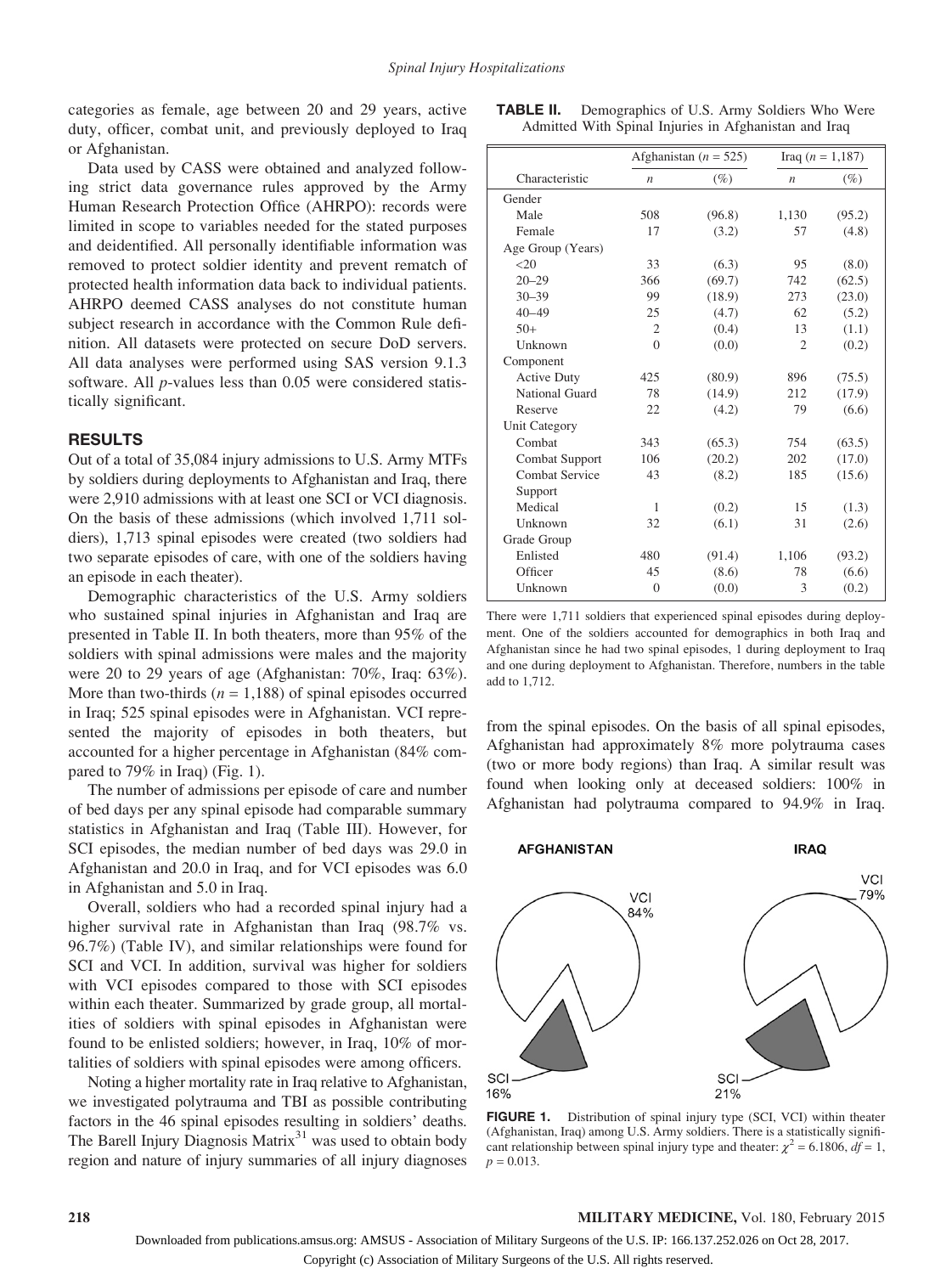TABLE III. Summary Statistics of Inpatient Spinal Episodes for U.S. Army Soldiers Deployed in Iraq and Afghanistan

|                                                                                                     |      | Afghanistan ( $n = 525$ ) |            | Iraq $(n = 1, 188)$ |               |        |  |
|-----------------------------------------------------------------------------------------------------|------|---------------------------|------------|---------------------|---------------|--------|--|
| Characteristic                                                                                      | Mean | SD                        | Median     | Mean                | SD            | Median |  |
| Number of Admissions Per Episode <sup>a</sup><br>Number of Bed Days Per Episode <sup><i>n</i></sup> | 19.7 | 0.97<br>31.62             | 2.0<br>7.0 | 1.8<br>19.3         | 0.91<br>36.59 | 2.0    |  |

"Mean number of admissions per episode did not differ significantly between Afghanistan and Iraq:  $t = 1.81$ ,  $df = 1.711$ ,  $p = 0.071$ . "Mean number of bed days per episode did not differ significantly between Afghanistan and Iraq:  $t = 0.26$ ,  $df = 1,150$ ,  $p = 0.795$ .

However, in summarizing the nature of injury in mortality episodes, we found more internal organ and open wound injuries in Iraq and more amputations and burns in Afghanistan. Among deceased soldiers with spinal injuries, over 12% more soldiers in Iraq had TBI compared to those in Afghanistan.

The risk of having an SCI inpatient episode and the risk of a VCI episode are presented by theater (Table V). In Iraq, soldiers on their first deployment had 33% higher risk for SCI. Lack of previous deployment showed 40% increased risk (nonsignificant) in Afghanistan. Male soldiers were at 4.85 higher risk for SCI injuries than female soldiers in Iraq and 53% higher risk in Afghanistan, but this risk was not statistically significant. In Iraq, soldiers on their first deployment had higher risk (24%) for VCI than soldiers with previous deployment experience, that risk was 15% higher (nonsignificant) in Afghanistan. Male soldiers had 69% higher risk for a VCI episode than female soldiers in Iraq and 2.54 times higher risk in Afghanistan.

We found that 2.7% of all spinal episodes in Afghanistan and 3.0% in Iraq had paralysis diagnoses (Fig. 2). Percentages of VCI episodes with paralysis were less than 1% in both theaters. In contrast, paralysis accompanied 16% of SCI episodes in Afghanistan and 13% of SCI episodes in Iraq. In Afghanistan, spinal episodes with paralysis diagnoses had longer median bed days than in Iraq (46 days vs. 33). Median number of bed days for spinal episodes with no paralysis was 6 days in both theaters.

Nearly 58% of all spinal episodes in Afghanistan contained TBI diagnoses compared to 36% in Iraq (Fig. 2). In both theaters, mild TBI (mTBI) accounted for 50% or more of all TBI-spinal episodes, followed by moderate TBI. Iraq had almost twice the percentages of penetrating and severe TBI– spinal cases than Afghanistan.

None of the soldiers who had a spinal injury with a mTBI died during the spinal episode and 67% of soldiers with mTBI returned to duty from the final admission of their spinal episodes. In mTBI–SCI episodes, most of the last admissions were at MTFs in Germany and the United States (32% and 59%). However, in VCI episodes with mTBI, the last MTF where the patient was treated was more widely distributed across Roles 3, 4, and 5 (43%, 26%, and 30%, respectively). In 70% of VCI episodes with mTBI, spinal and brain injuries were documented on the same admission. However, in SCI episodes with mTBI, spinal and brain injuries were documented on the same admission less than half of the time.

Among all spinal episodes, 1.5% had both paralysis and TBI (in both Afghanistan and Iraq). Most of the paralysis cases (in both theaters) were found among soldiers who experienced SCI. For VCI cases, paralysis was very rare. In Afghanistan, there was only one VCI episode that had both paralysis and TBI. In Iraq, there were only three documented VCI episodes with paralysis, none of these had TBI.

From casualty incident records, cause of injury was identified for 367 (70%) spinal episodes in Afghanistan and 782 (66%) episodes in Iraq. The majority of these inpatient spinal episodes in both theaters were the result of explosive devices, primarily improvised explosive devices, followed by transport accidents, gunshot wounds (GSWs), and falls (Fig. 3).

There were similar profiles for cause of injury for SCI episodes in Iraq and Afghanistan with explosive devices being the number one reason for SCI. In Afghanistan, explosive devices accounted for over 70% of VCI episodes, whereas in Iraq, they accounted for about 50%. There was a higher percentage of VCI as a result of transport accidents and falls in Iraq than in Afghanistan.

## **DISCUSSION**

Increase in spinal injuries among U.S. military serving in Afghanistan and Iraq compared to previous conflicts is drawing more attention to this serious and life-affecting problem which can negatively impact soldiers' lives.<sup>11,16</sup> It has been noted that soldiers returning from Iraq and Afghanistan who

TABLE IV. Mortality Percentages for U.S. Army Soldiers Who Were Admitted With Spinal Injuries in Iraq and Afghanistan

|                     | Afghanistan                     |                   | Iraq                            |                   |  |  |
|---------------------|---------------------------------|-------------------|---------------------------------|-------------------|--|--|
| Spinal Injury Type  | <b>Total Number of Episodes</b> | Mortality $(\% )$ | <b>Total Number of Episodes</b> | Mortality $(\% )$ |  |  |
| All Spinal Injuries | 525                             | (1.3)             | 1,188                           | (3.3)             |  |  |
| SCI                 | 83                              | (3.6)             | 249                             | (7.2)             |  |  |
| VCI <sup>a</sup>    | 442                             | (0.9)             | 939                             | (2.2)             |  |  |

SCI, spinal cord injury; VCI, vertebral column injury. "VCI without presence of SCI.

Downloaded from publications.amsus.org: AMSUS - Association of Military Surgeons of the U.S. IP: 166.137.252.026 on Oct 28, 2017. Copyright (c) Association of Military Surgeons of the U.S. All rights reserved.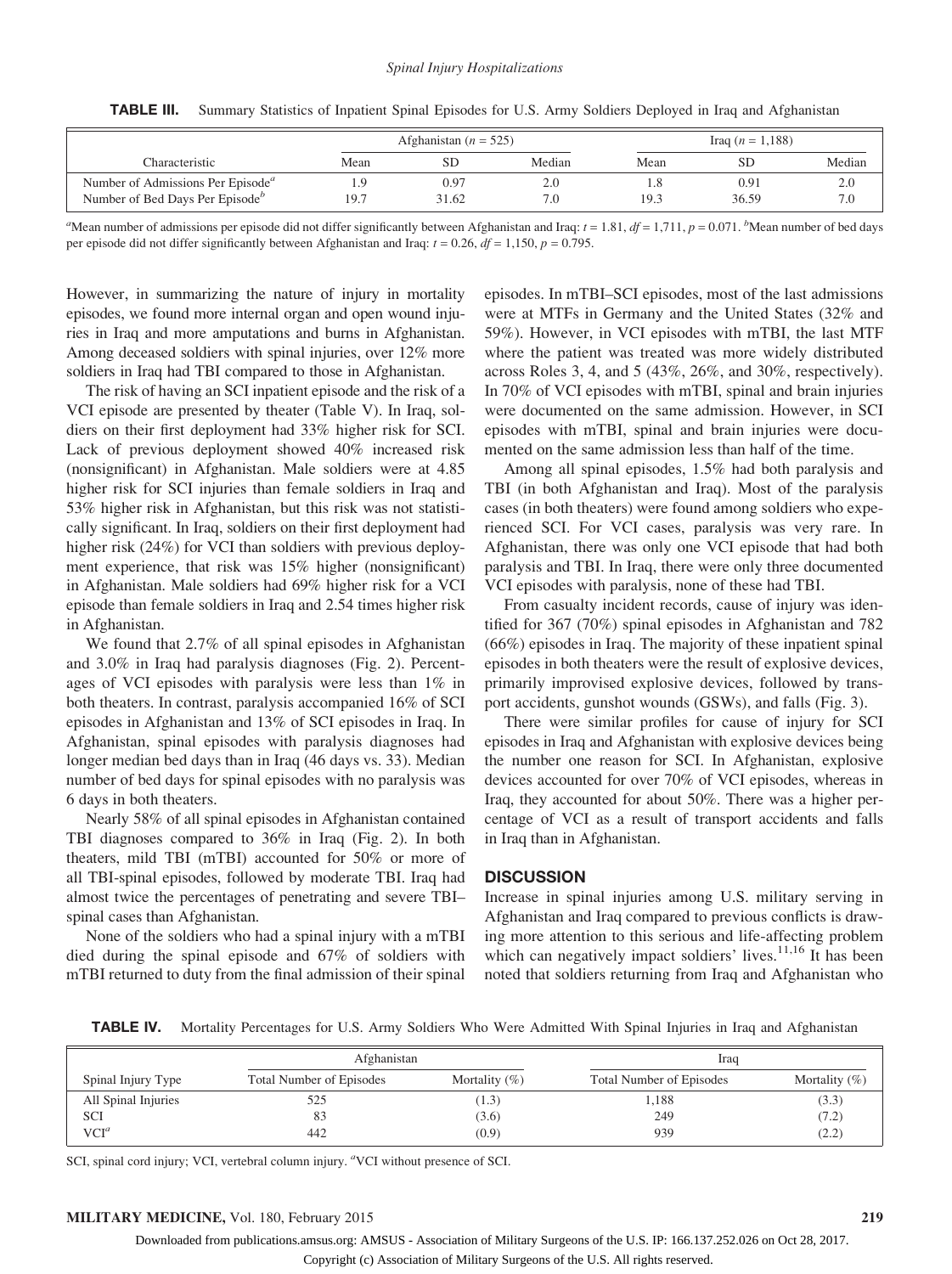|                               | Iraq            |            |               |                  |            | Afghanistan   |                |            |               |                  |            |               |
|-------------------------------|-----------------|------------|---------------|------------------|------------|---------------|----------------|------------|---------------|------------------|------------|---------------|
|                               | SCI $(N = 249)$ |            |               | $VCIa (N = 939)$ |            |               | SCI $(N = 83)$ |            |               | $VCIa (N = 442)$ |            |               |
| Group                         | <b>RR</b>       | $p^*$      | 95% CI        | RR               | $p^*$      | 95% CI        | RR             | $p^*$      | 95% CI        | RR               | $p^*$      | 95% CI        |
| Gender                        |                 |            |               |                  |            |               |                |            |               |                  |            |               |
| Female                        | 1.00            | (Baseline) |               | 1.00             | (Baseline) |               | 1.00           | (Baseline) |               | 1.00             | (Baseline) |               |
| Male                          | 4.85            | 0.002      | 1.79-13.09    | 1.69             | < 0.001    | $1.25 - 2.28$ | 1.53           | 0.413      | $0.55 - 4.23$ | 2.54             | 0.001      | 1.46-4.44     |
| Age Group                     |                 |            |               |                  |            |               |                |            |               |                  |            |               |
| $20 - 29$                     | 1.00            | (Baseline) |               | 1.00             | (Baseline) |               | 1.00           | (Baseline) |               | 1.00             | (Baseline) |               |
| $<$ 20                        | 0.86            | 0.561      | $0.53 - 1.41$ | 1.17             | 0.203      | $0.92 - 1.49$ | 0.86           | 0.749      | $0.34 - 2.18$ | 0.82             | 0.334      | $0.56 - 1.22$ |
| $30 - 39$                     | 0.63            | 0.010      | $0.45 - 0.90$ | 1.06             | 0.454      | $0.91 - 1.24$ | 1.08           | 0.761      | $0.64 - 1.83$ | 0.63             | < 0.001    | $0.49 - 0.81$ |
| $40 - 49$                     | 0.61            | 0.105      | $0.34 - 1.11$ | 0.62             | 0.003      | $0.45 - 0.85$ | 0.74           | 0.539      | $0.28 - 1.94$ | 0.46             | 0.001      | $0.29 - 0.74$ |
| $50 + b$                      | 1.22            | 0.713      | $0.43 - 3.45$ | 0.59             | 0.174      | $0.28 - 1.26$ |                |            |               | 0.26             | 0.062      | $0.06 - 1.07$ |
| Component                     |                 |            |               |                  |            |               |                |            |               |                  |            |               |
| <b>Active Duty</b>            | 1.00            |            | (Baseline)    | 1.00             | (Baseline) |               | 1.00           | (Baseline) |               | 1.00             | (Baseline) |               |
| National Guard                | 0.42            | < 0.001    | $0.28 - 0.64$ | 0.86             | 0.086      | $0.73 - 1.02$ | 0.62           | 0.141      | $0.33 - 1.17$ | 0.70             | 0.009      | $0.53 - 0.91$ |
| Reserve                       | 0.66            | 0.155      | $0.37 - 1.17$ | 0.81             | 0.129      | $0.61 - 1.06$ | 0.33           | 0.135      | $0.08 - 1.41$ | 0.83             | 0.407      | $0.54 - 1.28$ |
| Grade                         |                 |            |               |                  |            |               |                |            |               |                  |            |               |
| Officer                       | 1.00            |            | (Baseline)    | 1.00             | (Baseline) |               | 1.00           | (Baseline) |               | 1.00             | (Baseline) |               |
| Enlisted                      | 1.74            | 0.024      | $1.08 - 2.80$ | 2.46             | < 0.001    | $1.84 - 3.28$ | 1.37           | 0.379      | $0.68 - 2.76$ | 1.97             | < 0.001    | $1.37 - 2.82$ |
| Unit                          |                 |            |               |                  |            |               |                |            |               |                  |            |               |
| Combat                        | 1.00            | (Baseline) |               | 1.00             | (Baseline) |               | 1.00           | (Baseline) |               | 1.00             | (Baseline) |               |
| <b>Combat Support</b>         | 0.65            | 0.016      | $0.45 - 0.92$ | 0.77             | 0.004      | $0.65 - 0.92$ | 0.94           | 0.839      | $0.53 - 1.67$ | 0.98             | 0.886      | $0.77 - 1.25$ |
| <b>Combat Service Support</b> | 0.27            | < 0.001    | $0.18 - 0.43$ | 0.49             | < 0.001    | $0.41 - 0.59$ | 0.51           | 0.070      | $0.25 - 1.05$ | 0.39             | < 0.001    | $0.28 - 0.56$ |
| Previously Deployed           |                 |            |               |                  |            |               |                |            |               |                  |            |               |
| Yes                           | 1.00            |            | (Baseline)    | 1.00             | (Baseline) |               | 1.00           | (Baseline) |               | 1.00             | (Baseline) |               |
| N <sub>0</sub>                | 1.33            | 0.041      | $1.01 - 1.64$ | 1.24             | 0.004      | $1.07 - 1.43$ | 1.40           | 0.164      | $0.87 - 2.26$ | 1.15             | 0.168      | $0.94 - 1.41$ |

**TABLE V.** Result of Poisson Regression of SCI and VCI Inpatient Episodes in Iraq and Afghanistan

SCI, spinal cord injury; VCI, vertebral column Injury. "VCI without the presence of SCI. <sup>b</sup>Soldiers in age group 50+ were removed from the model for SCI risk in Afghanistan in order for the maximum likelihood algorithm to converge. \*The values presented in boldface indicate statistically significant risk ratio (RR) at 0.05 significance level ( $p < 0.05$ ).

experienced polytrauma are at greater risk for post-traumatic stress disorder than uninjured soldiers who experienced the same combat events.<sup>9,11,32</sup> Profiling spinal injuries in each theater, our article provides information not previously reported about spinal injuries sustained by U.S. Army soldiers in Afghanistan and Iraq.

Several recent articles have reported a wide spectrum of spinal incident rates. $17-21$  We found that hospitalizations which included spinal diagnoses represented 8.2% of total injury admissions. In our study, admissions with spinal diagnoses represented 6.6% of all battle injury admissions and 9.7% of nonbattle injury hospitalizations. Although we looked at all deployment admissions in both theaters, our percentages are comparable to those reported in other articles, which were based on a subset of the entire deployed population at risk, such as only soldiers who were injured in one theater, or medically evacuated, or treated at a particular MTF, or were members of a specific unit.<sup>17–21</sup> Our findings on cause of injury were consistent with previous reports on combat injuries in Afghanistan and Iraq.<sup>2,4,19</sup> We found that most spinal injuries were caused by explosive devices and that GSWs were more prevalent in SCI than in VCI episodes.

The majority of spinal injuries in Afghanistan and Iraq were VCI, without presence of SCI. Looking at the other injury type, some SCI episodes did not have recorded VCI diagnosis. The absence of a VCI diagnosis with SCI injury is not a typical scenario in adult patients. One limitation of our study is that it is based on administrative secondary data; we were unable to follow with chart review of each medical record. These days, in both military and civilian settings, epidemiological and surveillance studies mostly use administrative databases. For the purpose of our project, three military administrative databases were utilized; all of which are widely used in military healthcare and deployment analysis. The SIDR database that was utilized to retrieve the information about the spinal-related hospitalizations of soldiers deployed to Iraq or Afghanistan is commonly used by Army leadership for broad military epidemiological and surveillance analyses. Any new information is subjected to numerous edits before being added into the SIDR database. However, as with any administrative database, there are usually some limitations in the data collection/recording process, which may be because of insufficient data standardization or instruction guidance. A possible explanation for the lack of VCI diagnoses on some of the SCI episodes is that the focus was on more severe and life-threatening injuries (i.e., polytrauma). Our examination of SCI episodes without VCI diagnosis revealed that the majority of other diagnoses recorded in these cases corresponded to open wounds and internal organ injuries. That fact seems to agree with our hypothesis that medical personnel dealing with polytrauma cases focus on the most severe diagnoses and may omit some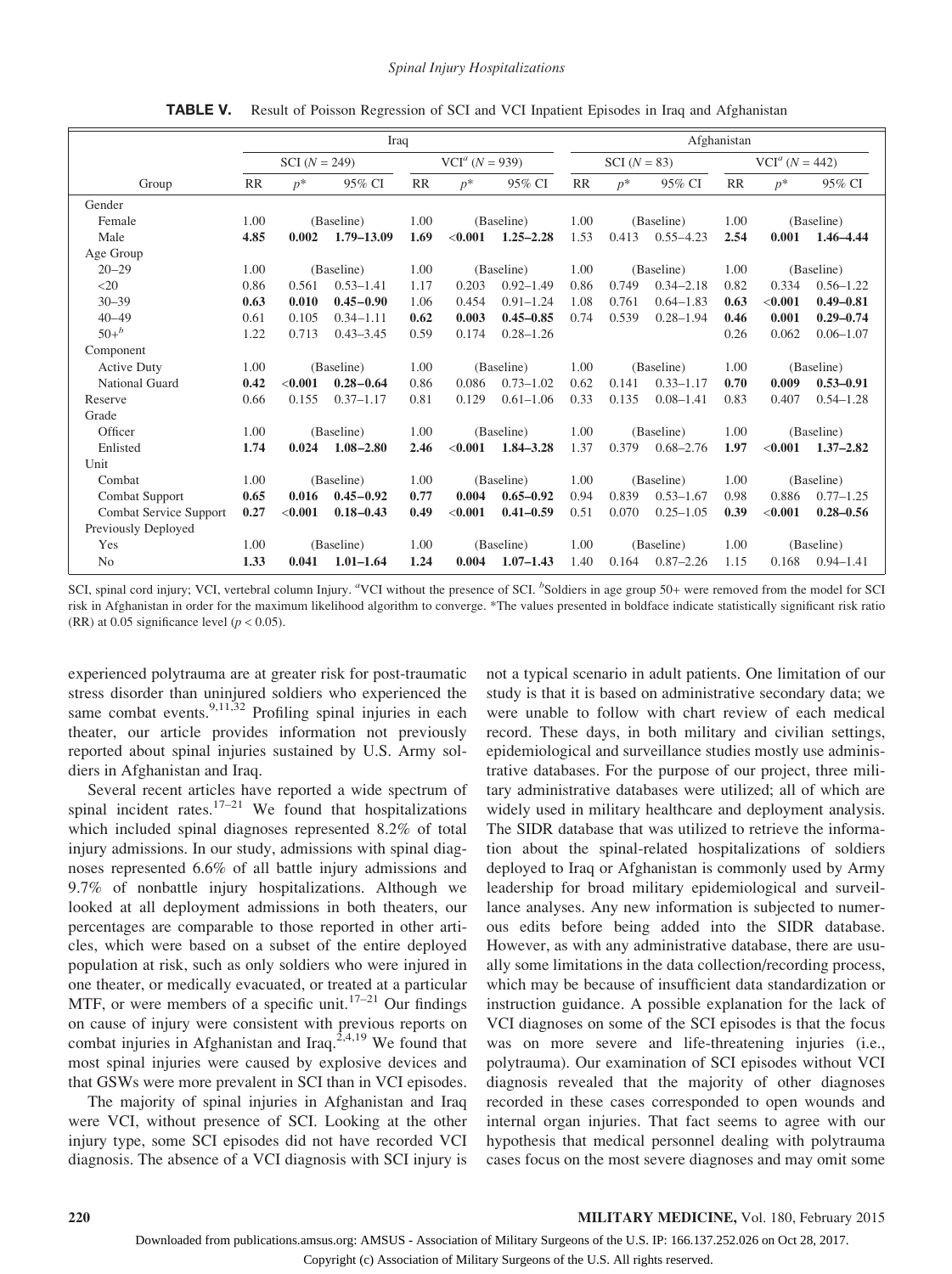Spinal Injury Hospitalizations



FIGURE 2. Presence of paralysis and TBI in inpatient spinal episodes of deployed U.S. Army soldiers in Afghanistan and Iraq.

obvious associated diagnoses. Perhaps in admissions at Role 3, these omissions may be partly because of the rapidity with which many severely injured patients are strategically evacuated from theater (i.e., they have been surgically stabilized, but have not undergone a comprehensive diagnostic evaluation). However, we found that many of the last admissions in our SCI episodes were at Roles 4 (Germany) or 5 (the United States). All the above indicate that VCI diagnoses are systematically missing from the medical records for cases with SCI and this practice is not limited only to records from theater. Our recommendation would be to explore causes for VCI diagnosis omission when SCI injuries are identified. A remedy could be to provide better guidelines for proper data gathering and recording. We hope our findings will help improve the policy on the capture of spinal diagnoses in medical records.

One of the findings from the risk analysis we conducted was that soldiers who did not have a previous deployment were at higher risk for both SCI (33%) and VCI (24%) episodes in Iraq, and although not statistically significant, there were similar increased risks (40% and 15%) in Afghanistan. However, there were only 83 cases of SCI in Afghanistan with such a small number of observations, the power of detecting statistically significant risks is low.

#### MILITARY MEDICINE, Vol. 180, February 2015 221

Downloaded from publications.amsus.org: AMSUS - Association of Military Surgeons of the U.S. IP: 166.137.252.026 on Oct 28, 2017. Copyright (c) Association of Military Surgeons of the U.S. All rights reserved.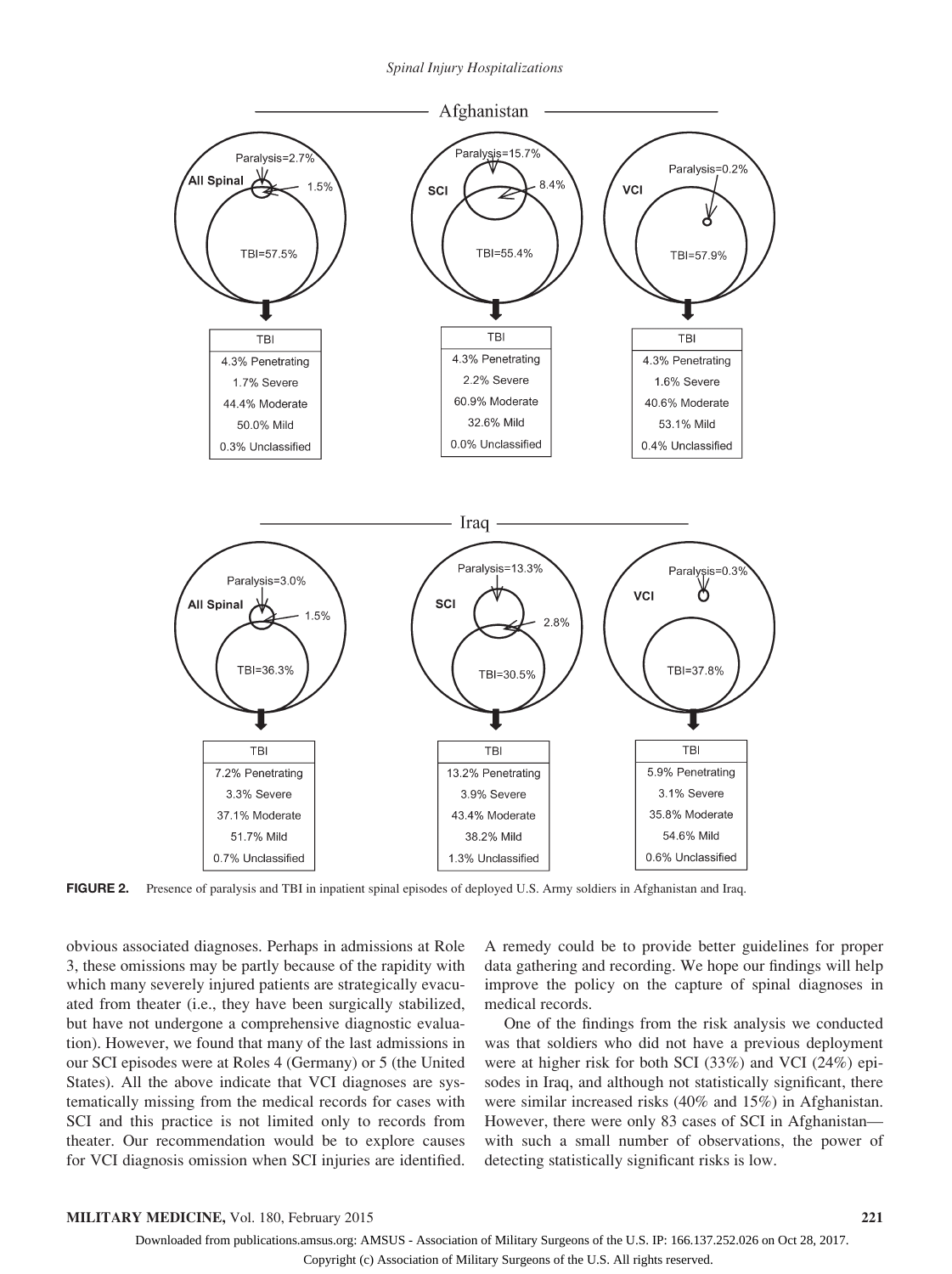

FIGURE 3. Injury cause by theater and type of spinal injury for U.S. Army Soldiers serving in Afghanistan and Iraq.

SCI mortality rates decreased during the 20th century. It was reported that during World War I, the SCI mortality rate was approximately 80%.33,34 A significant decrease was observed in World War II with estimated rates between 7.4% and 14.5%.<sup>35</sup> In the Vietnam War, SCI accounted for  $0.9\%$  of admissions to U.S. Army hospitals, and out of those, 3.8% of patients died during hospitalization.<sup>24,36</sup> Our analysis found similar mortality rates for soldiers with SCI episodes in Afghanistan (3.6%), but higher mortality in Iraq (7.2%). Mortality rates for soldiers with VCI episodes were much lower (Afghanistan: 0.9%, Iraq: 2.2%). The higher mortality rate in Iraq led us to investigate polytrauma and TBI as possible contributing factors. We found that spinal episodes had more internal organ injuries and open wounds in Iraq than in Afghanistan.

This study was designed as a retrospective analysis of spinal injuries in both Iraq and Afghanistan. Only spinalrelated hospitalizations of deployed U.S. Army soldiers were examined because the original request was in support of Army operational readiness and the interest was to optimize health care capabilities and capacities along the continuum of care. It is possible that other military services could have different mortality rates of service members with spinal episodes and different profiles of spinal injuries.

We found that VCI-only episodes were more common in both theaters (Afghanistan: 442, Iraq: 939) than SCI episodes (Afghanistan: 83, Iraq: 249). The pattern of spinal diagnoses was the same in both theaters with VCI being the largest group. However, our comprehensive analysis found that spinal injuries have different profiles in Afghanistan and Iraq, including different percentage of TBI comorbidity, TBI severity, cause of injury profiles, and mortality rates of soldiers with spinal episodes. Although SCI and VCI admission rates were higher in Afghanistan than Iraq, a higher percentage of soldiers survived spinal injuries in Afghanistan than in Iraq. It should also be noted that soldiers with spinal injuries in Afghanistan had a higher percentage of TBI comorbidity than spinalinjured soldiers in Iraq.

Our study provides comparison analysis of U.S. Army cord injured and noncord injured spinal trauma casualties between Iraq and Afghanistan. By identifying patterns of injury in both theaters, some doctrinal decisions regarding manpower (such as how many spine injury surgeons we may need in theater) and types of body armor protection (changes in armor, personal protective equipment, and so on) can be made. Additional studies might evaluate effectiveness of strategic decisions and mitigate potential risk factors.

### 222 MILITARY MEDICINE, Vol. 180, February 2015

Downloaded from publications.amsus.org: AMSUS - Association of Military Surgeons of the U.S. IP: 166.137.252.026 on Oct 28, 2017. Copyright (c) Association of Military Surgeons of the U.S. All rights reserved.